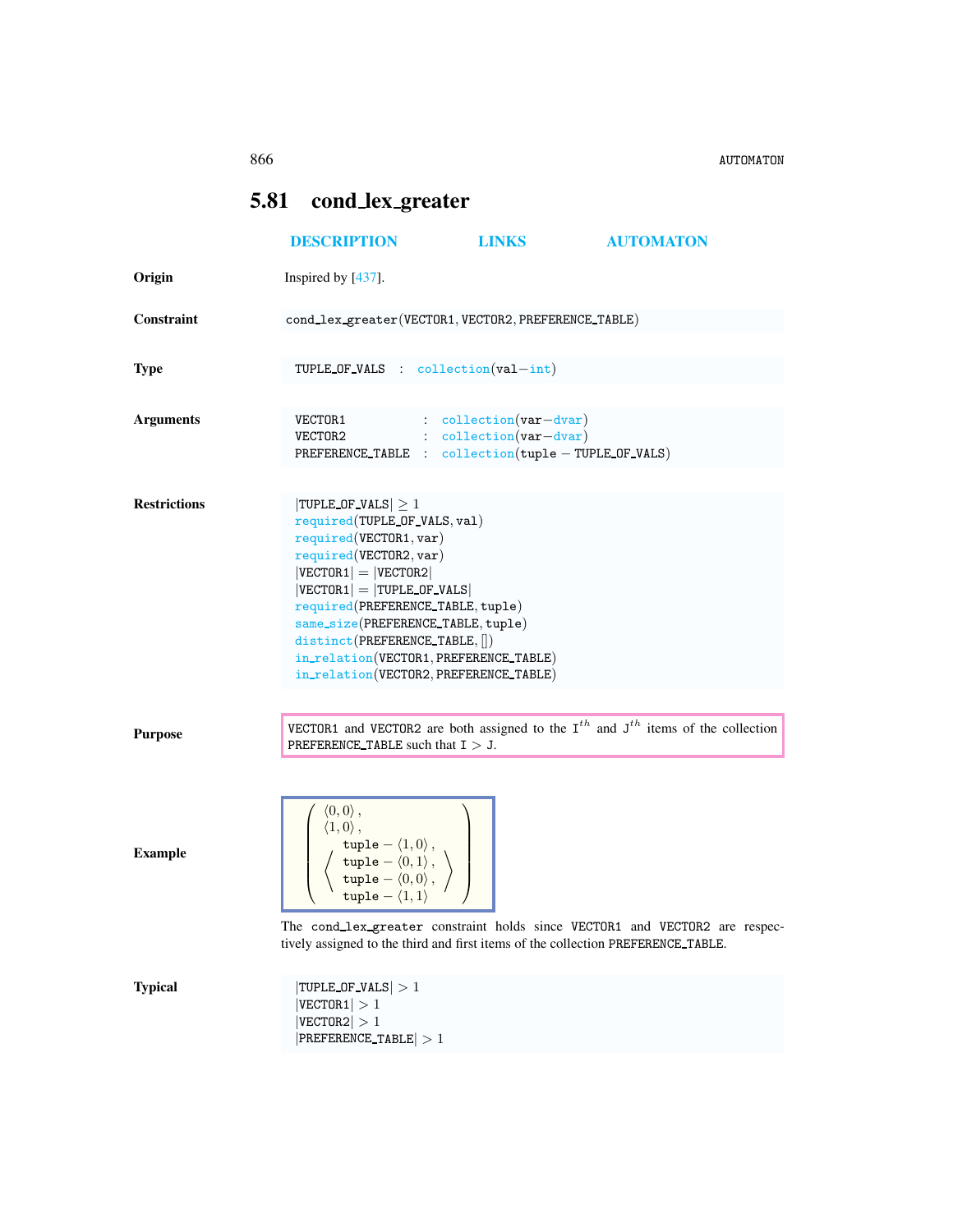<span id="page-1-0"></span>

|                   | 20060430<br>867                                                                                                                                                                                                                                                                                                                                                   |  |  |
|-------------------|-------------------------------------------------------------------------------------------------------------------------------------------------------------------------------------------------------------------------------------------------------------------------------------------------------------------------------------------------------------------|--|--|
| <b>Symmetries</b> | • Items of VECTOR1, VECTOR2 and PREFERENCE_TABLE.tuple are permutable<br>(same permutation used).<br>• All occurrences of two distinct tuples of values in VECTOR1, VECTOR2 or<br>PREFERENCE TABLE tuple can be swapped; all occurrences of a tuple of val-<br>ues in VECTOR1, VECTOR2 or PREFERENCE_TABLE.tuple can be renamed to any<br>unused tuple of values. |  |  |
| <b>Usage</b>      | See cond_lex_cost.                                                                                                                                                                                                                                                                                                                                                |  |  |
| See also          | common keyword:<br>cond_lex_cost, cond_lex_greatereq,<br>cond_lex_less.<br>cond_lex_lesseq(preferences), lex_greater(lexicographic order).                                                                                                                                                                                                                        |  |  |
| <b>Keywords</b>   | implies: cond_lex_greatereq.<br>characteristic of a constraint: vector, automaton.<br><b>constraint network structure:</b> Berge-acyclic constraint network.<br><b>constraint type:</b> order constraint.<br><b>filtering:</b> arc-consistency.<br>modelling: preferences.<br>symmetry: lexicographic order.                                                      |  |  |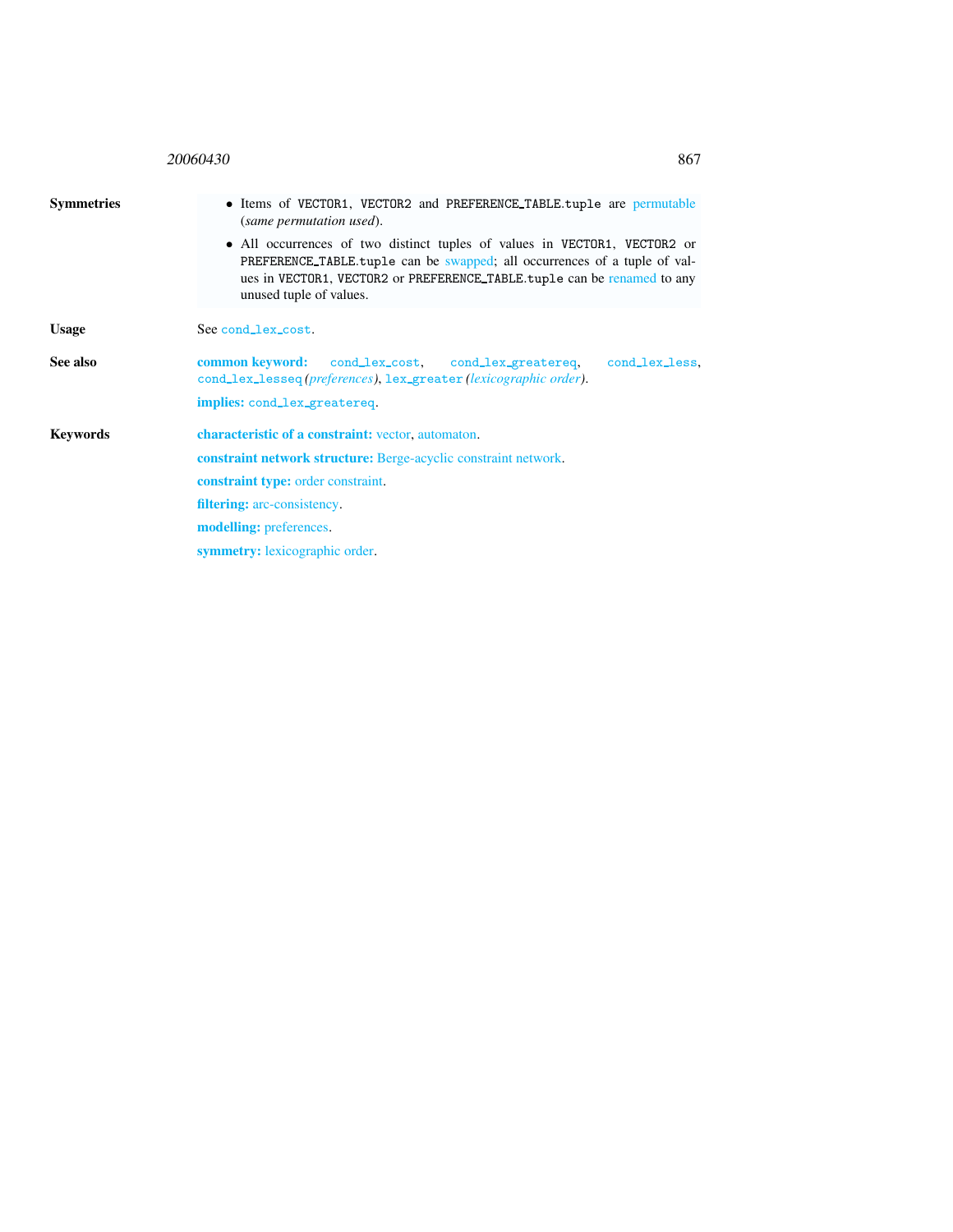Automaton Figure [5.187](#page-2-1) depicts the automaton associated with the preference table of the cond\_lex\_greater constraint given in the example. Let  $VAR1_k$  and  $VAR2_k$  respectively be the var attributes of the  $k^{th}$  items of the VECTOR1 and the VECTOR2 collections. Figure [5.188](#page-2-2) depicts the reformulation of the cond lex greater constraint. This reformulation uses:

- <span id="page-2-0"></span>• Two occurrences of the automaton depicted by Figure [5.187](#page-2-1) for computing the positions I and J within the preference table corresponding to VECTOR1 and VECTOR2.
- The binary constraint  $I > J$ .



Figure 5.187: Automaton associated with the preference table of the cond lex greater constraint given in the Example slot

<span id="page-2-1"></span>

<span id="page-2-2"></span>Figure 5.188: Hypergraph of the reformulation corresponding to the cond lex greater constraint: it uses two occurrences of the automaton of Figure  $5.187$  and the constraint I  $> J$